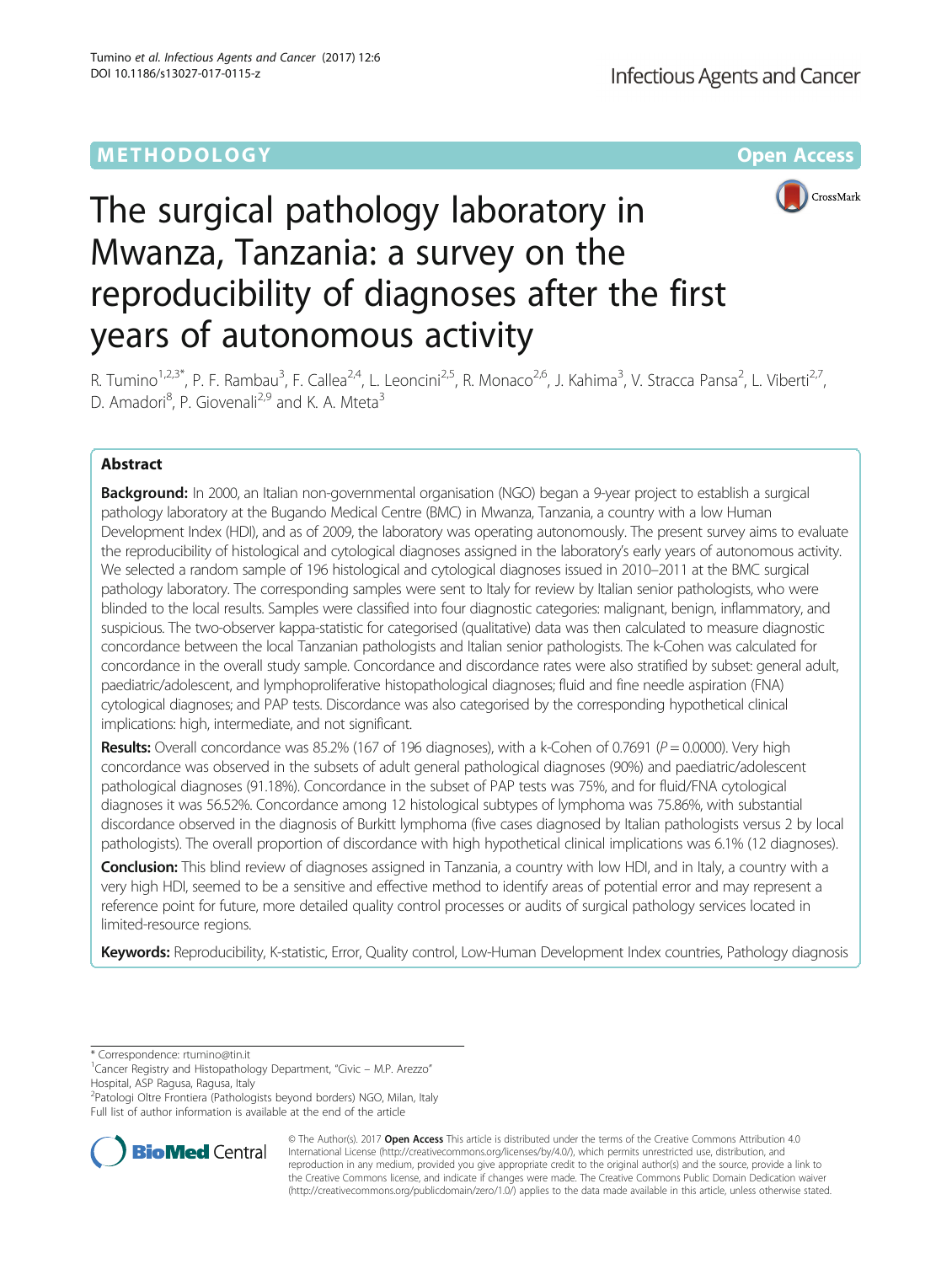# Background

The United Republic of Tanzania is located in East Africa and has a low Human Development Index (HDI), ranking 159<sup>th</sup> out of the 187 countries classified by the United Nations Development Programme [\[24\]](#page-7-0). The Bugando Medical Centre (BMC) is one of four main referral hospitals in Tanzania. It is a 900-bed facility that also serves as a consulting and teaching hospital for the Catholic University of Health and Allied Sciences. Located in Mwanza, the second largest city in Tanzania, the BMC employs approximately 950 people and serves a catchment area of approximately 13 million inhabitants in the northwestern "Lake Zone", i.e., one-third of the country's total population of about 40 million.

In 2000, a 9-year project was started, the Mwanza histopathology project, to establish a surgical pathology laboratory at the BMC. This project was funded by the Italian charity "Vittorio Tison Association" [\(http://www.associa](http://www.associazionevittoriotison.org/)[zionevittoriotison.org](http://www.associazionevittoriotison.org/)) and carried out by the Italian nongovernmental organisation (NGO) "Pathologists beyond borders" (Associazione Patologi Oltre Frontiera; [http://](http://www.apof.eu/) [www.apof.eu/](http://www.apof.eu/)). The project included the training of local staff (two pathologists, one histotechnologist, and one lab technician), and the continued presence of Italian senior pathologists, histotechnologists, and biologists through monthly rotations. Their role was to run the histopathology activities while training and supervising the local pathologists and lab technicians. Their presence ended at the end of 2008, and as of 2009 the laboratory was operating autonomously.

Currently, the BMC surgical pathology laboratory renders about 3,500 histological and 800 cytological diagnoses per year. This represents a unique reality in this sub-Saharan African region, where the physician-topopulation ratio is one of the lowest in the world (1:23,000), and there are just 15 pathologists in the entire nation [[17](#page-7-0)]. But practicing pathology in this resourcelimited setting is a strenuous challenge [[17\]](#page-7-0) and may affect the quality of diagnoses. Furthermore, evaluating the performance of professionals is a core necessity in any health system and has been the object of much debate in the literature, especially in this post-genome era. This has generated more demands on pathology departments, as well as a commitment from pathologists to strive for the highest quality possible in their laboratories [\[5](#page-7-0), [9, 11](#page-7-0), [19](#page-7-0)].

Finally, as in many other sub-Saharan African countries, the cancer burden in Tanzania is increasing [[1](#page-7-0)]. The most common female malignancy is cervical cancer, and childhood malignancies are also quite common, including lymphomas like Burkitt lymphoma (BL). In the early 1990s, female breast cancer represented about 8.1% of all cancers in women, but it is now on the rise, and women present at a younger age than in Western countries [\[2](#page-7-0), [17\]](#page-7-0). Non-Hodgkin lymphoma, Kaposi sarcoma, foot melanoma, and cancers of the bladder, esophagus, stomach, and prostate are the most common tumours in men [\[7](#page-7-0), [14](#page-7-0), [17](#page-7-0)]. Given this rise in disease, the BMC surgical pathology laboratory has the potential to play a key role in providing cancer statistics, and to contributing to secondary cancer prevention and cancer control nationwide. However, to accomplish this, the laboratory must adhere to the best quality standards possible, with a special emphasis on diagnostic issues.

For this reason, this survey evaluated the reproducibility of histological and cytological diagnoses assigned in the early years of autonomous activity (2010–2011) of the BMC surgical pathology laboratory, with the aim to assess the capability of local staff to provide histopathological and cytopathological services at a reasonable level of quality in a limited-resource country.

# Methods

The present survey is based on a sample representing 5% of the average number of diagnoses assigned annually at the BMC surgical pathology laboratory. To achieve this, we selected one of every 45 consecutive histological reports and one of every 40 consecutive cytological reports issued from July 2010 (after the approval of the collaboration between the BMC surgical pathology laboratory and Italian organisations from the Tanzanian Ministry of Health and Social Welfare) to June 2011 from the laboratory's registry book, until we reached 172 histological and 43 cytological reports. Reports were selected in such a way that every calendar month was represented. Reports were then categorised into the following subsets: general adult pathological diagnoses, paediatric/adolescent pathological diagnoses (age 0–19 years), lymphoproliferative pathological diagnoses, fluid and fine needle aspiration (FNA) cytological diagnoses, and PAP tests.

Corresponding samples were then sent from the BMC surgical pathology laboratory to Italy for review by Italian senior pathologists (chiefs of pathology departments of public Italian hospitals and universities). These included haematoxylin-eosin slides, histology blocks to determine the subtype of lymphoproliferative pathologies by immunohistochemistry (as appropriate), and papanicolau-stained fluid/FNA cytological slides and cervical smears. The Italian reviewers were blinded to the local diagnosis assigned by their Tanzanian counterparts, but they were given all available clinical history, as well as the type of biopsy and the site from which it was taken. The Italian reviewers assigned their own diagnoses, which were then classified into the same four diagnostic categories used by local pathologists, i.e., malignant, benign, inflammatory, and suspicious (cervical intraepithelial neoplasia grades 1 and 2 were categorised as malignant and atypical squamous cells of undetermined significance as suspicious).

We calculated the two-observer kappa-statistic for categorised (qualitative) data in the overall study sample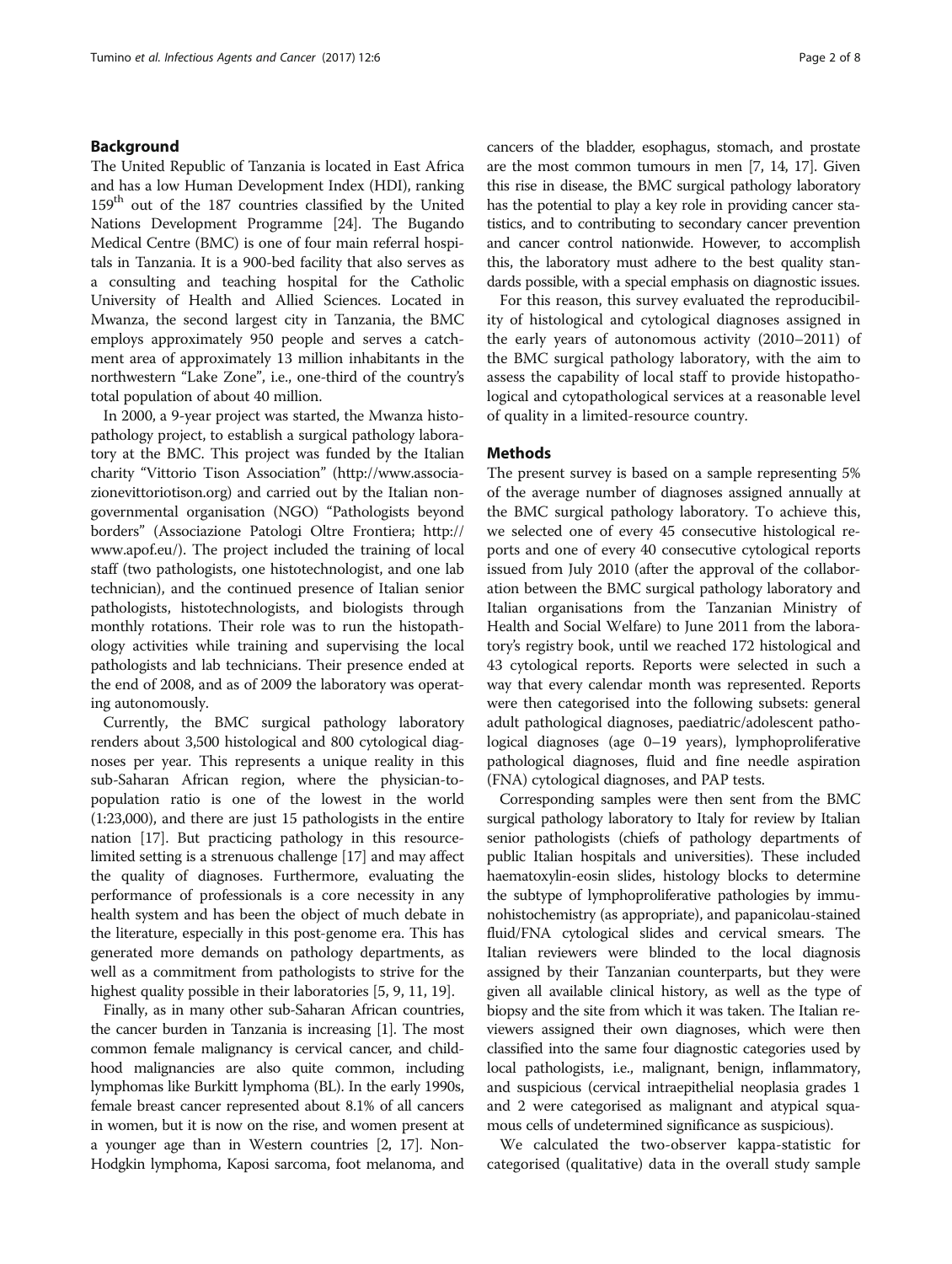to measure concordance between diagnoses assigned by local pathologists and Italian senior pathologists according to Cohen [[4](#page-7-0)] and Fleiss [[8\]](#page-7-0). The standard error of kstatistics for the overall sample was computed under the z statistic. The k value was ranked according to Landis and Kock [[13\]](#page-7-0) as poor  $(0 - 0.2)$ , fair  $(0.21 - 0.4)$ , moderate  $(0.41 - 0.6)$ , substantial  $(0.61 - 0.8)$ , or almost perfect (>0.8). We then calculated concordance and discordance rates stratified by subset. Concordance among lymphoproliferative pathological diagnoses was also computed for the 12 subtypes of lymphoma. Finally, discordance was also categorised by the corresponding hypothetical clinical implications: high (malignant versus benign; any cervical intraepithelial neoplasia versus benign/inflammatory for PAP tests); intermediate (suspicious and atypical squamous cells of undetermined significance versus benign/inflammatory; differences in subtypes of lymphoma); and not significant (benign versus inflammatory). The statistical package STATA 10.0 was used for the analysis.

# Results

Our study sample was based on a final number of 196 diagnoses, because 19 slides were damaged or misplaced during transport to Italy. The final samples corresponded to 90 general adult pathological diagnoses, 34 paediatric/ adolescent pathological diagnoses, 29 lymphoproliferative pathological diagnoses, 23 fluid/FNA cytological diagnoses and 20 PAP tests. The original diagnoses from the BMC surgical pathology laboratory were related to the following anatomical sites: cervix uteri (42, including PAP tests, 21.4%), lymph nodes (29, 14.8%), female breast (17, 8.7%), skin (16, 8.2%), prostate and intraabdominal organs (12 each, 6.1% each), ovary (11, 5.6%), small and large bowel (7, 3.6%), thyroid and bone (6 each, 3.1% each), kidney (5, 2.5%), submandibular tissue (4, 2.1%), oesophagus (3, 1.5%), and testis (2, 1%). Apart from PAP tests, there were more samples from females than males (109 and 63 samples, respectively), and most of the patients were 20 to 50 years of age (accounting for 80 of 196 cases, 40.8%); 56 cases were under 20 years of age (28.6%) (Table [1](#page-3-0)).

Concordance in the overall study sample was 85.20% (k-Cohen 0.7691,  $P = 0.0000$ , with concordance in 167 of 196 diagnoses (77 malignant, 67 benign, 21 inflammatory, and two suspicious). Discordance occurred in six samples classified as malignant by Italian reviewers but reported as benign ( $n = 5$ ) or inflammatory ( $n = 1$ ) by BMC pathologists, three samples classified as benign by Italian reviewers that were reported as malignant by BMC pathologists, and three samples classified as inflammatory according to Italian reviewers that were reported as malignant by BMC pathologists (Table [2](#page-3-0)).

In the subset of lymphoproliferative pathological diagnoses ( $n = 29$ ), concordance was 93.1% when the analysis was based on the four main diagnostic categories. In fact, there was a disagreement for malignancy in only two instances: one Italian-diagnosed non-Hodgkin unclassifiable lymphoma versus BMC-diagnosed inflammatory; and one Italiandiagnosed T-Cell lymphoma versus BMC-diagnosed thymoma. However, when we looked at the agreement by histological subtype of lymphoma, the concordance decreased to 75.86% (Table [3](#page-4-0)). Discordance was observed in the diagnosis of BL (five cases diagnosed by Italian reviewers versus two at the BMC; the remaining BMC diagnoses included two diffuse large B-cell lymphoma; and one lymphoblastic lymphoma) and diffuse large B-cell lymphoma (five cases diagnosed by Italian reviewers versus eight at the BMC).

There was 90% concordance in the subset of 90 adult general pathological diagnoses when the analysis was based on the four main diagnostic categories (Table [4\)](#page-4-0). However, when considering the specific histological subtypes of these diagnoses the concordance decreased slightly to 87.80% (detailed data not shown). A high concordance (91.18%) was also observed in the subset of 34 paediatric/adolescence pathological diagnoses when the analysis was based on the four main diagnostic categories, but when the specific histological subtypes of these diagnoses were considered, the concordance decreased to 76.47% (detailed data not shown). For the 23 fluid/FNA cytological diagnoses, the concordance was 56.52%. Finally, the concordance in the 20 PAP tests was 75% (Table [4](#page-4-0)).

Table [5](#page-5-0) shows that, in order of decreasing magnitude, diagnostic discordance with high hypothetical clinical implications accounted for 13.0% (three of 23 diagnoses) of the subset of fluid/FNA cytological diagnoses, 6.9% (two of 29 diagnoses) of the lymphoproliferative pathological diagnoses, 5% (one of 20 diagnoses) of the PAP tests, 2.9% (one of 34 diagnoses) of paediatric/adolescent pathological diagnoses, and 2.5% (five of 90 diagnoses) of the general adult pathological diagnoses. Overall, high hypothetical clinical implications were found in 12 diagnoses (6.1%). Discordance with intermediate hypothetical clinical implications was found in 12 cases: five (21.7%) fluid/FNA cytological diagnoses, four lymphoproliferative subtype histological diagnoses (13.8%), two (2.2%) general adult pathological diagnoses and one (5%) PAP test. Discordance with no clinical significance was found in ten cases: three PAP tests (15%), two fluid/FNA cytological diagnoses (8.7%), two general adult pathological diagnoses (2.2%), two paediatric/adolescent pathological diagnoses (5.9%) and one lymphoproliferative pathological diagnosis (3.4%) (Table [5](#page-5-0)).

Figure [1](#page-5-0) depicts the breakdown of cases by subset, indicating number of discordant diagnoses and their clinical significance.

# **Discussion**

To the best of our knowledge, this work is the first on the reproducibility of histological and cytological diagnoses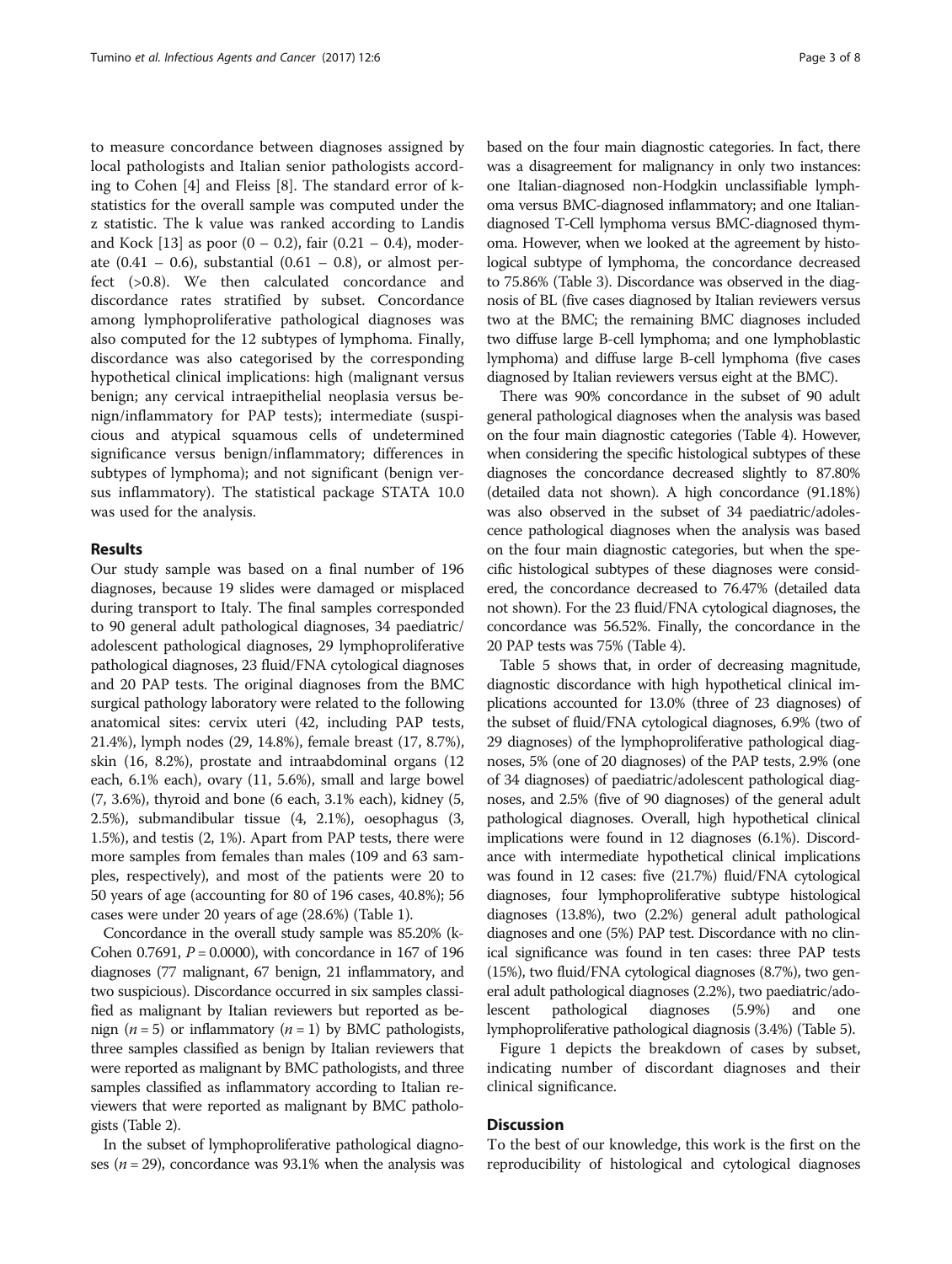| Anatomical site   | Subset                                  |                                                 |                                               |                                    |                |             |  |  |  |
|-------------------|-----------------------------------------|-------------------------------------------------|-----------------------------------------------|------------------------------------|----------------|-------------|--|--|--|
|                   | General adult<br>pathological diagnoses | Paediatric/adolescent<br>pathological diagnoses | Lymphoproliferative<br>pathological diagnoses | Fluid/FNA cytological<br>diagnoses | PAP test       | Total       |  |  |  |
| Cervix            | 21                                      | $\mathbf{1}$                                    |                                               |                                    | 20             | 42 (21.4%)  |  |  |  |
| Lymphnode         | $\frac{1}{2}$                           | i,                                              | 22                                            | $\overline{7}$                     | L,             | 29 (14.8%)  |  |  |  |
| Breast female     | 6                                       | $\overline{4}$                                  |                                               | 7                                  |                | 17 (8.7%)   |  |  |  |
| Skin              | 11                                      | 5                                               |                                               |                                    |                | 16 (8.2%)   |  |  |  |
| Prostate          | 12                                      |                                                 |                                               |                                    |                | 12 (6.1%)   |  |  |  |
| Intrabdominal     | 6                                       | $\mathbf{1}$                                    |                                               | 5                                  |                | 12 (6.1%)   |  |  |  |
| Ovary             | 6                                       | $\overline{2}$                                  | 3                                             |                                    |                | 11 (5.6%)   |  |  |  |
| Small/Large bowel | 5                                       | $\overline{2}$                                  |                                               |                                    |                | 7 (3.6%)    |  |  |  |
| Thyroid           | 5                                       |                                                 |                                               | 1                                  |                | 6 (3.1%)    |  |  |  |
| Bone              |                                         | 6                                               |                                               |                                    |                | $6(3.1\%)$  |  |  |  |
| Kidney            | $\overline{2}$                          | 3                                               |                                               |                                    |                | 5 (2.5%)    |  |  |  |
| Submandibular     | 3                                       | $\mathbf{1}$                                    |                                               |                                    |                | 4 (2.1%)    |  |  |  |
| Oesophagus        | 3                                       |                                                 |                                               |                                    |                | 3(1.5%)     |  |  |  |
| Testis            | $\overline{2}$                          |                                                 |                                               |                                    |                | $2(1.0\%)$  |  |  |  |
| Other             | 5                                       | 9                                               | 4                                             | 3                                  | $\overline{a}$ | 21 (10.7%)  |  |  |  |
| Total             | 90                                      | 34                                              | 29                                            | 23                                 | 20             | 196 (100%)  |  |  |  |
| Sex               |                                         |                                                 |                                               |                                    |                |             |  |  |  |
| F                 | 57                                      | 21                                              | 16                                            | 15                                 | 20             | 129 (65.8%) |  |  |  |
| M                 | 33                                      | 12                                              | 10                                            | 8                                  |                | 63 (32.2%)  |  |  |  |
| Unknown           | L,                                      | $\mathbf{1}$                                    | 3                                             |                                    | $\frac{1}{2}$  | $4(2.0\%)$  |  |  |  |
| Total             | 90                                      | 34                                              | 29                                            | 23                                 | 20             | 196 (100%)  |  |  |  |
| Age (years)       |                                         |                                                 |                                               |                                    |                |             |  |  |  |
| $0 - 19$          | 0                                       | 34                                              | 14                                            | 7                                  | 1              | 56 (28.6%)  |  |  |  |
| $20 - 50$         | 54                                      |                                                 | 9                                             | 7                                  | 10             | 80 (40.8%)  |  |  |  |
| $51 - 74$         | 24                                      |                                                 | $\mathbf{1}$                                  | $\overline{7}$                     | $\overline{2}$ | 34 (17.4%)  |  |  |  |
| $75+$             | 8                                       |                                                 | $\overline{2}$                                | $\overline{2}$                     | $\mathbf 0$    | 10 (5.1%)   |  |  |  |
| Unknown           | $\overline{4}$                          |                                                 | 5                                             | 0                                  | 7              | 16 (8.2%)   |  |  |  |
| Total             | 90                                      | 34                                              | 29                                            | 23                                 | 20             | 196 (100%)  |  |  |  |

<span id="page-3-0"></span>Table 1 Anatomical site of samples received from the BMC, and sex and age of the study sample by subset

FNA fine needle aspiration

Table 2 Overall diagnostic concordance by the four diagnostic categories considered

| $BMC -$       | Agreement        | Kappa  | St. error    | Prob > z      |       |  |  |  |
|---------------|------------------|--------|--------------|---------------|-------|--|--|--|
| <b>MWANZA</b> | 85.20%           | 0.7691 | 0.0505       | 0.0000        |       |  |  |  |
|               | Italian reviewer |        |              |               |       |  |  |  |
|               | Malignant        | Benign | Inflammatory | Suspicious    | Total |  |  |  |
| Malignant     | 77               | 3      | 3            | 3             | 86    |  |  |  |
| Benign        | 5                | 67     | 3            | 0             | 75    |  |  |  |
| Inflammatory  |                  | 6      | 21           | 4             | 32    |  |  |  |
| Suspicious    | 0                |        | 0            | $\mathcal{P}$ | 3     |  |  |  |
| Total         | 83               | 77     | 27           | 9             | 196   |  |  |  |

BMC Bugando Medical Centre

from a hospital located in a low-HDI country where a surgical pathology laboratory has been operating autonomously for just over 2 years. Furthermore, this review is inter-departmental, inter-continental, independent, and blinded, which makes it different from many others studies that used an intra-departmental approach [\[9](#page-7-0), [22](#page-7-0)]. Similarly, but not equally, to the error definition by Renshaw [\[18\]](#page-7-0), we looked at the hypothetical clinical implications of discordance, and separated them into high hypothetical clinical implications (those in which treatment or prognosis might be different and likelihood of significantly altering patient investigation and treatment), intermediate hypothetical clinical implications (those in which the second opinion was not definitive to modify clinical management substantially), and no significant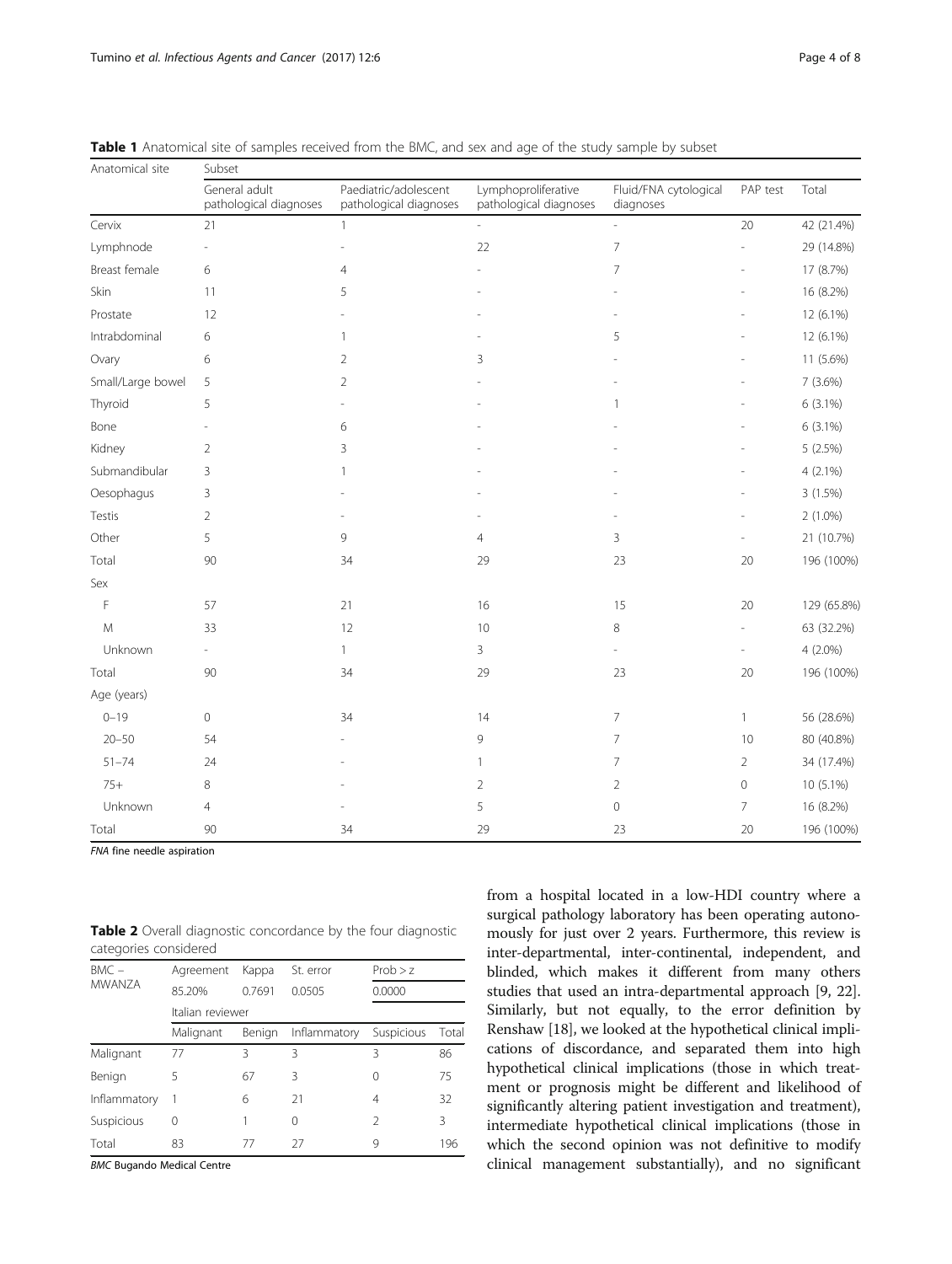<span id="page-4-0"></span>

| Table 3 Diagnostic concordance in lymphoproliferative pathological diagnoses by histological subtype of lymphoma |                                           |              |                |          |          |          |                       |              |              |              |              |               |              |
|------------------------------------------------------------------------------------------------------------------|-------------------------------------------|--------------|----------------|----------|----------|----------|-----------------------|--------------|--------------|--------------|--------------|---------------|--------------|
| <b>BMC-MWANZA</b>                                                                                                | Concordance<br>75.86%<br>Italian reviewer |              |                |          |          |          | Discordance<br>24.14% |              |              |              |              |               |              |
|                                                                                                                  |                                           |              |                |          |          |          |                       |              |              |              |              |               |              |
|                                                                                                                  |                                           |              |                |          |          |          | BL                    | <b>DLBCL</b> | <b>FL</b>    | HL           | <b>INFL</b>  | <b>KAPOSI</b> | LG           |
|                                                                                                                  | <b>BURKITT</b>                            |              | $\circ$        | $\Omega$ | $\Omega$ | 0        | $\Omega$              | $\mathbf 0$  | $\mathbf{0}$ | $\Omega$     | $\mathbf{0}$ | 0             | $\mathbf{0}$ |
| <b>DLBCL</b>                                                                                                     |                                           | 5            | 0              | $\Omega$ | 0        | $\Omega$ | $\mathbf{0}$          | $\mathbf{0}$ | $\Omega$     |              | $\circ$      | $\mathbf{0}$  | 8            |
| <b>FOLLICULAR</b>                                                                                                | $\Omega$                                  | $\mathbf{0}$ | $\mathfrak{D}$ | $\Omega$ | $\Omega$ | $\Omega$ | $\Omega$              | $\mathbf{0}$ | $\Omega$     | $\mathbf{0}$ | $\circ$      | $\Omega$      |              |
| <b>INFLAMMATORY</b>                                                                                              | $\Omega$                                  | $\mathbf{0}$ | $\Omega$       | $\Omega$ | 7        | $\Omega$ | $\Omega$              | $\Omega$     | $\Omega$     | $\mathbf{0}$ | $\circ$      | $\Omega$      |              |
| HODGKIN LYMPH.                                                                                                   | $\Omega$                                  | $\mathbf{0}$ | $\Omega$       | ζ        | $\Omega$ | $\Omega$ |                       | $\Omega$     | $\Omega$     | $\mathbf{0}$ | $\circ$      | $\Omega$      | 4            |
| <b>KAPOSI</b>                                                                                                    | $\Omega$                                  | $\mathbf{0}$ | $\Omega$       | $\Omega$ | $\Omega$ |          | $\Omega$              | $\Omega$     | $\Omega$     | $\mathbf{0}$ | $\circ$      | $\Omega$      |              |
| LYMPHOMATOID GR.                                                                                                 | $\mathbf{0}$                              | $\mathbf{0}$ | $\Omega$       | $\Omega$ | $\Omega$ | $\Omega$ | $\Omega$              | $\mathbf{0}$ | $\Omega$     | $\mathbf{0}$ | $\circ$      | $\mathbf{0}$  |              |
| <b>LYMPHOBLASTIC</b>                                                                                             |                                           | $\mathbf 0$  |                |          | 0        | 0        | 0                     |              | 0            | $\mathbf{0}$ | $\mathbf 0$  | $\mathbf{0}$  |              |

Table 3 Diagnostic concordance in lymphoproliferative pathological diagnoses by histological subtype of lymphoma

BL BURKITT LYMPHOMA, BMC Bugando Medical Centre, DLBCL DIFFUSE LARGE B-CELL LYMPHOMA, FL FOLLICULAR LYMPHOMA, HL HODGKIN LYMPHOMA, INFL INFLAMMATORY, LG LYMPHOMATOID GRANULOMATOSIS, NHL-NOS NOH HODGKIN LYMPHOMA UNCLASSIFIABLE, PBL PLSMABLASTIC LYMPHOMA, TCL T-CELL LYMHOMA

NHL-NOS 0 0 0 0 1 0 0 0 0 0 0 0 0 0 2 PLASMABLASTIC 0 0 0 0 0 0 0 0 0 0 0 0 0 T-CELL LYMPH. 0 0 0 0 0 0 0 0 0 0 0 0 0 THYMOMA 0 0 0 0 0 0 0 0 0 0 1 0 1 TOTAL 5 5 2 3 8 1 1 1 1 1 1 0 29

hypothetical clinical implications (those that did not imply different or relevant approaches to clinical management).

The overall findings showed a substantial concordance between external reviewers from a country with very high HDI and local pathologists from a country with a low HDI, and this concordance was very high in adult general and paediatric/adolescent pathological diagnoses. This indicates that, for the most common pathologies that exist in the Lake Region of Tanzania, there is a very high chance of receiving a reliable diagnosis based on the four diagnostic categories we considered (malignant, benign, inflammatory, or suspicious). We observed discordance with high hypothetical clinical implications in only 6.1% of

Table 4 Diagnostic concordance by the four diagnostic categories and by the histological subtypes of these diagnoses

| .                                               |        |                                                          |                                                    |  |  |  |  |  |
|-------------------------------------------------|--------|----------------------------------------------------------|----------------------------------------------------|--|--|--|--|--|
| <b>SUBSET</b>                                   | Number | Concordance<br>by diagnostic<br>categories $(^\text{a})$ | Concordance<br>by histological<br>subtype $(^{b})$ |  |  |  |  |  |
| General adult<br>pathological diagnoses         | 90     | 81 (90.00%)                                              | 79 (87.80%)                                        |  |  |  |  |  |
| Paediatric/adolescent<br>pathological diagnoses | 34     | 31 (91.18%)                                              | 26 (76.47%)                                        |  |  |  |  |  |
| Lymphoproliferative<br>pathological diagnoses   | 29     | 27 (93.10%)                                              | 22 (75.86%)                                        |  |  |  |  |  |
| Fluid/FNA cytological<br>diagnoses              | 23     | 13 (56.52%)                                              |                                                    |  |  |  |  |  |
| PAP tests                                       | 20     | 15 (75.00%)                                              |                                                    |  |  |  |  |  |

FNA fine needle aspiration

 $(3)$  = on the basis of malignant/benign/inflammatory/suspicious categories  $(b)$  = on the basis of specific histo-types

lymphoproliferative diagnoses and for the histological subtypes of lymphoma. This is surprising because the original diagnoses were not supported by immunohistochemistry, which is not available at the local level. However, this may be one reason for the considerable discordance in one case of benign thymoma diagnosed at the BMC, which was diagnosed as a T-cell lymphoma in the Italian review, as well as one case of non-Hodgkin lymphoma and three cases of BL that were missed by BMC pathologists. It is worth mentioning that a standard diagnosis of BL should always be supported by the recommended algorithmic approach of Naresh et al. [\[15\]](#page-7-0). This discordance might be associated to a 6.9% of error with high hypothetical clinical implications. The few instances of discordance we observed in general adult pathological diagnoses were not related to the lack of immunohistochemistry. For example, one case of focal prostatic adenocarcinoma diagnosed by BMC pathologists was not mentioned by the Italian reviewer. In our opinion, these pathologists could come to a consensus on this and other cases of discordance on suspicious cases if a consensus conference were possible. To a lesser extent, the discordance observed in PAP tests could be related to the absence of screening programmes at the time of this survey. Moreover, discordance was not related to the misclassification of invasive cervical cancer (in fact it refers to low-grade squamous intraepithelial lesions), and finally, seven and six of 20 smears were defined as technically insufficient or satisfactory with limitations, respectively, by the Italian reviewer.

diagnoses. Moreover, concordance was quite high even for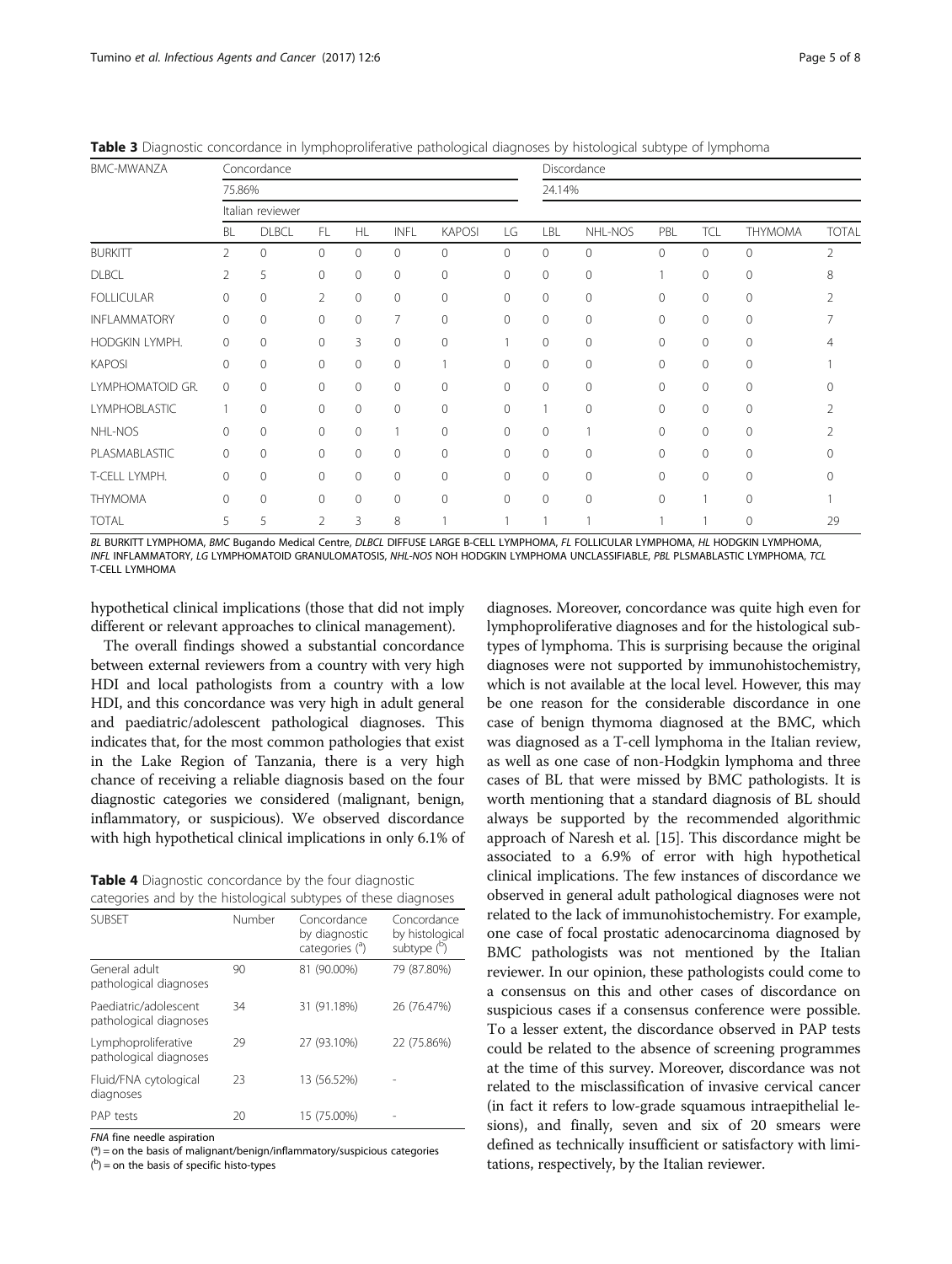| <b>SUBSET</b>                                                   | Number | Discordance by four<br>$categoricald$ ) | High        | Intermediate             | Not significant |
|-----------------------------------------------------------------|--------|-----------------------------------------|-------------|--------------------------|-----------------|
| General adult pathology                                         | 90     | $9(10.0\%)$                             | $5(5.6\%)$  | 2(2.2%)                  | $2(2.2\%)$      |
| Paediatric/adolescence                                          | 34     | $3(8.8\%)$                              | (2.9%)      | $\circ$                  | $2(5.8\%)$      |
| Lymphoproliferative                                             | 29     | $2(6.9\%)$                              | $2(6.9\%)$  | $\overline{\phantom{a}}$ | $\sim$          |
| Fluid/FNA cytological diagnoses                                 | 23     | 10 (43.5%)                              | $3(13.0\%)$ | 5(21.7%)                 | 2(8.7%)         |
| PAP test                                                        | 20     | $5(25.0\%)$                             | $(5.0\%)$   | $1(5.0\%)$               | $3(15.0\%)$     |
| Overall                                                         | 196    | 29 (14.8%)                              | 12 6.1%)    | $8(4.1\%)$               | 9(3.6%)         |
| Lymphoproliferative by<br>histological subtype ( <sup>b</sup> ) | 29     | $7(24.1\%)$                             | $2(6.9\%)$  | 4 (13.8%)                | $(3.4\%)$       |

<span id="page-5-0"></span>Table 5 Diagnostic discordance in the subsets by the four diagnostic categories and hypothetical clinical implications

FNA fine needle aspiration

 $(3)$  = on the basis of malignant/benign/inflammatory/suspicious categories

 $(b)$  = on the basis of 12 histo-types

Technical issues may also be responsible for the worst results and for the high hypothetically clinically significant implications found in the subset of fluid/FNA cytological diagnoses: in fact, none of the cytological slides were considered technically satisfactory by the Italian reviewer, who considered them insufficient or just sufficient for staining, and/or thickness, and/or cellular representativeness of smear. This could be related to the main problems facing the practice of pathology in Tanzania reported by Ngoma and Diwani [\[16\]](#page-7-0) and Stefan et al. [\[23](#page-7-0)], i.e., a low number of histopathology technicians, poor recruitment of these technicians, and difficulty in obtaining and replacing essential reagents.

This analysis has some limitations: it is not a comprehensive evaluation of errors in surgical pathology according to

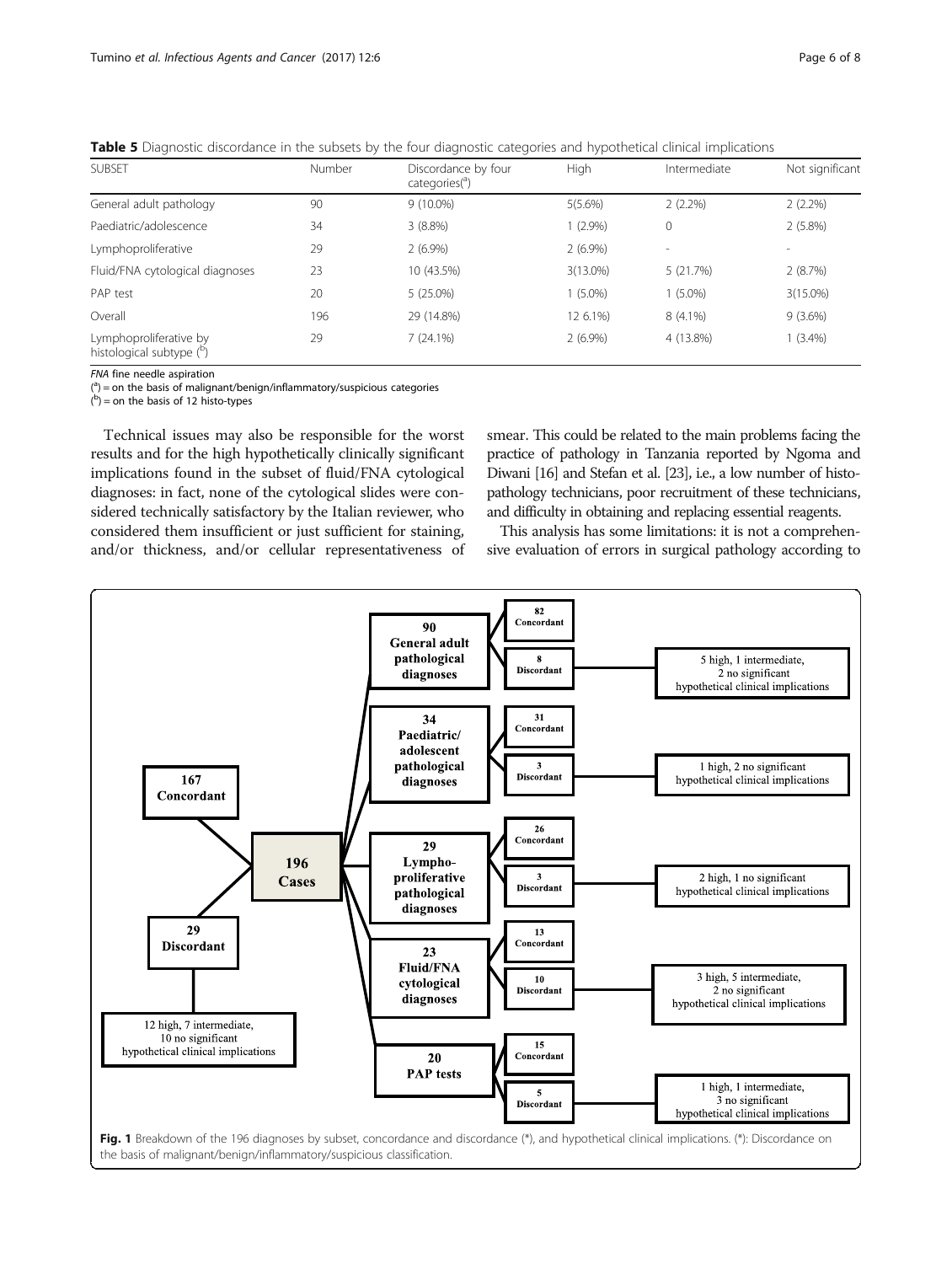Renshaw [[18](#page-7-0)], because we did not proceed to the second step, which involves revision of discordant diagnoses by the original pathologist and the second reviewer together, and an eventual third step (submission of cases to a third, outside reviewer as a "gold standard" in the event of lack of consensus of the first two observers) in order to classify definitive diagnostic errors. The sample was probably not large enough to detect a reasonable percentage of errors according to Renshaw et al. [\[22\]](#page-7-0), and finally, we did not assess discordance by other, more detailed, important correlates like grade of differentiation in tumours or specific morphological prognostic characteristics [\[9\]](#page-7-0).

With regard to the sample size, we assumed that the initial number of 215 diagnoses was appropriate and would represent the best available data on the performance of a surgical pathology laboratory operating in sub-Saharan Africa. According to Cantor [\[3](#page-7-0)], the final overall sample of 196 cases seems reasonable to detect an inter-rater agreement in the range of 30 to 50%, with an error margin of 20%, and a kappa of 0.75 against a null hypothesis of a kappa of 0.6 (i.e., that the agreement is substantial, not moderate), which would have required 199 assessments made by two observers to achieve 90% power. Furthermore, as this was intended to be an exploratory survey, we did not evaluate discordance by grade of differentiation in tumours or specific morphological prognostic characteristics.

The rather constrained nature of our diagnostic categories (benign, malignant, inflammatory, and suspicious) reflects the immediate diagnostic needs in a region where chronic inflammatory diseases like tuberculosis, neglected tropical diseases (lymphatic filariasis, soil-transmitted helminthiases, schistosomiasis, [[25](#page-7-0)]), rhinosporidiosis, actinomyces, or virus-related pathologies can cause organ or tissue enlargement or tumour-like clinical presentations. There is also a need to rule out malignancy in the biopsies of relatively frequent pathological fractures in local children suffering from sickle cell anaemia [[6\]](#page-7-0), and malignancy in the endometrium in a district with high prevalence of molar pregnancies [\[10\]](#page-7-0). Furthermore, PAP tests and cytology are usually assessed in terms of the diagnostic categories we used [[12\]](#page-7-0).

The constrained nature of diagnostic categories we used and the exploratory nature of the study also affect its comparability with other comparative reviews of surgical pathology laboratories. Nevertheless, our result of 13% discordant cytological diagnoses with high hypothetical clinical implications is in the range of major discordances found by Kuijpers et al. (9.1 to 19.4%) in their study of a routine review of fluid/FNA samples by expert cytopathologists. In that study, concordance was at 60.10%, while in our survey it was 56.52%. Furthermore, the proportions of discordance with high hypothetical clinical implications, assuming that our definition overlaps the concept of major error in surgical pathology described by Frable [[9](#page-7-0)],

in general adult (5.6%), paediatric/adolescent (2.9%), and lymphoproliferative (6.9%) pathological diagnoses were somewhat higher than those reported in the review by Frable [\[9\]](#page-7-0), in which the reported rates of major errors in all anatomical sites ranged from 0.26 to 5.7%.

Despite of these limitations, and taking into account that our aim was to evaluate basic categorical discordance, we chose to carry out a much less expensive survey instead of performing the exhaustive process of evaluating pathology misclassifications. Again, it is important to note that our observers live on two different continents, including one in a poor-resource environment. Therefore, we think that our findings are of great value and certainly could be used as a reference point for future analyses. We believe that one of the key factors behind the high overall diagnostic concordance we found was the long period of training at the BMC, during which local personnel had the chance to work (and learn) closely with experienced professionals.

# Conclusion

In conclusion, this blind review on the concordance between pathological and cytological diagnoses from a country with a very high HDI and another with low HDI seemed to be a sensitive and effective method for identifying areas of potential error in cytology and surgical pathology according to Renshaw et al. [\[20, 21](#page-7-0)]. This study shows the ability of local pathologists to compare their findings with those of other reviewers, resulting in an acceptable reproducibility with some limitations in cytology and PAP tests, and represents a reference point that can contribute to future, more detailed processes of quality control or audits, be they at the BMC or at other surgical pathology services in limited-resource regions. We think that pathology departments in such settings deserve to be encouraged and rewarded by the international scientific community. Moreover, national governments need to allocate specific funds to improve these laboratories and to establish a stronger commitment to their personnel so they can pursue continuing education programmes, learn ancillary techniques, and optimise their supply of consumables and their equipment maintenance.

#### Abbreviations

BL: Burkitt lymphoma; BMC: Bugando Medical Centre; FNA: Fine needle aspiration; HDI: Human development index; NGO: Non-governmental organisation

#### Acknowledgments

The authors wish to thank Ministry of Health and Social Welfare of the United Republic of Tanzania, the Catholic Diocese of Ragusa (Italy), the Catholic Diocese of Shinyanga (Tanzania), Bishop Aloysius Balina †, the Archdiocese of Mwanza (Tanzania), and the Associazione Iblea per la Ricerca Epidemiologica - ONLUS Ragusa (Italy), as well as the Italian pathologists, histotechnologists, biologists, and high-tech professionals who voluntarily worked for the "Mwanza histopathology project".